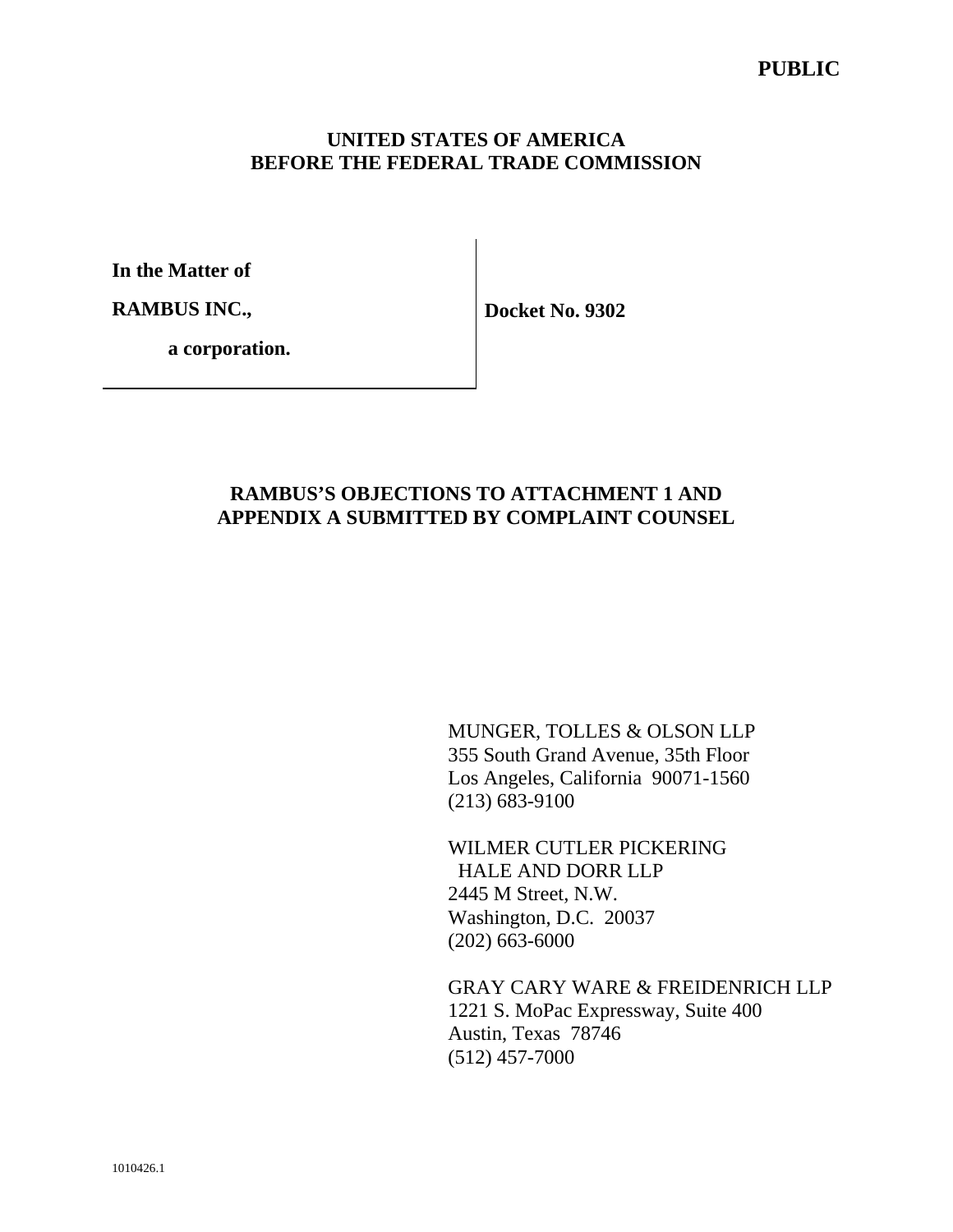## **I. INTRODUCTION**

In support of their Appeal Brief, Complaint Counsel have filed two "attachments" and three "appendices." Contrary to Complaint Counsel's representation, neither Attachment 1, which purports to analyze the differences between SDRAM and RDRAM, nor Appendix A, which purports to provide a glossary of technical terms, consists of "objective information." Rather, they contain argument regarding issues in dispute and take positions contrary to the findings of the Initial Decision in this matter. The rules require that argument of counsel be contained in a brief that is governed by a word limitation. Because Attachment 1 and Appendix A consist of improper argument, they should not be considered by the Commission.

## **II. RAMBUS'S OBJECTIONS TO ATTACHMENT 1**

Attachment 1 to the Appeal Brief, headed "Comparison of RDRAM and SDRAM Architectures," is inaccurate and misleading in at least three respects.

## **A. Complaint Counsel's Attachment 1 Exaggerates The Differences Between The RDRAM And SDRAM Architecture – And Ignores Their Similarities**

Attachment 1 exaggerates the differences between RDRAM and SDRAM, while ignoring the many similarities. Complaint Counsel's desire to avoid reference to those aspects of RDRAM technology that Rambus has patented and that are used in SDRAM and/or DDR SDRAM is understandable, but that does not render Attachment 1 any less objectionable. Moreover, in their zeal, Complaint Counsel overstate the differences that do exist between RDRAM and SDRAM.

Complaint Counsel assert that "RDRAM was a narrow bus, multiplexed, packetized system," while SDRAM did not share any of these attributes. In fact, the bright line that Complaint Counsel would like to draw between RDRAM and SDRAM does not exist. To distinguish it from the purportedly "narrow bus" RDRAM, Complaint Counsel describe SDRAM as a "wide-bus system, with up to 200 bus lines, in a typical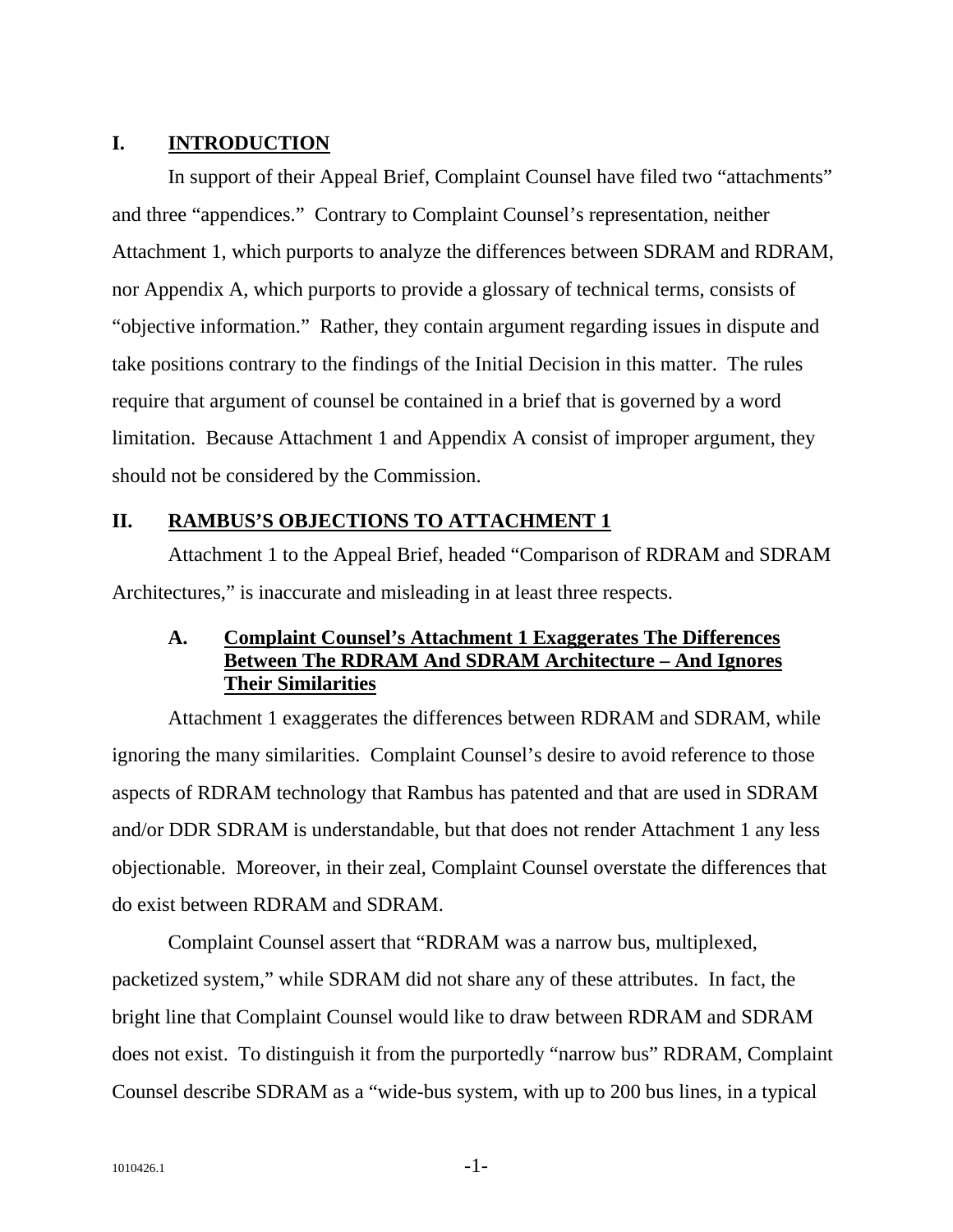arrangement." Attachment 1 at 2. The number of bus lines has grown significantly since Complaint Counsel proposed findings last fall, where they stated that "[a] typical synchronous DRAM bus contains 100-120 parallel lines." CCPF 718. As Rambus pointed out in response, even that number was a gross exaggeration, since the first published SDRAM standard showed *no* configuration of an SDRAM chip with more than *26* bus lines connecting to it. RRPF 718. Certain configurations of RDRAM use 24 bus lines, in the same range as the 21 to 26 bus lines shown in the first published SDRAM standard. RRPF 719.

Complaint Counsel go on to say that, unlike RDRAM, SDRAM "bus lines were not multiplexed." Attachment 1 at 2. This is false. First, as Complaint Counsel's technical expert admitted, certain lines *were* multiplexed in the SDRAM bus architecture. RRPF 1268. While it is true that not all SDRAM bus lines are multiplexed, this is also the case for certain configurations of RDRAM. RRPF 721. Attachment 1 is also misleading in referring to "RDRAM" as if it were a single well-defined technology when, in fact, there were different generations of RDRAM with different numbers of bus lines and different degrees of multiplexing. *Id.* 

Finally, Complaint Counsel assert that in an RDRAM system information was sent in "sequential waves of signals," while in an SDRAM system "signals were sent as a simultaneous wave." Attachment 1 at 2-3. In fact, it is not true that all the signals relevant to a given operation were sent simultaneously in an SDRAM system. For example, as Complaint Counsel themselves explain, the row address and column address related to a given read or write operation are sent sequentially in SDRAM systems. CCPF 1306.

## **B. Complaint Counsel's Attachment 1 Exaggerates SDRAM's Supposed Advantages**

The Attachment also confuses the time lines and relative advantages and disadvantages of RDRAM as opposed to SDRAM and DDR SDRAM. Complaint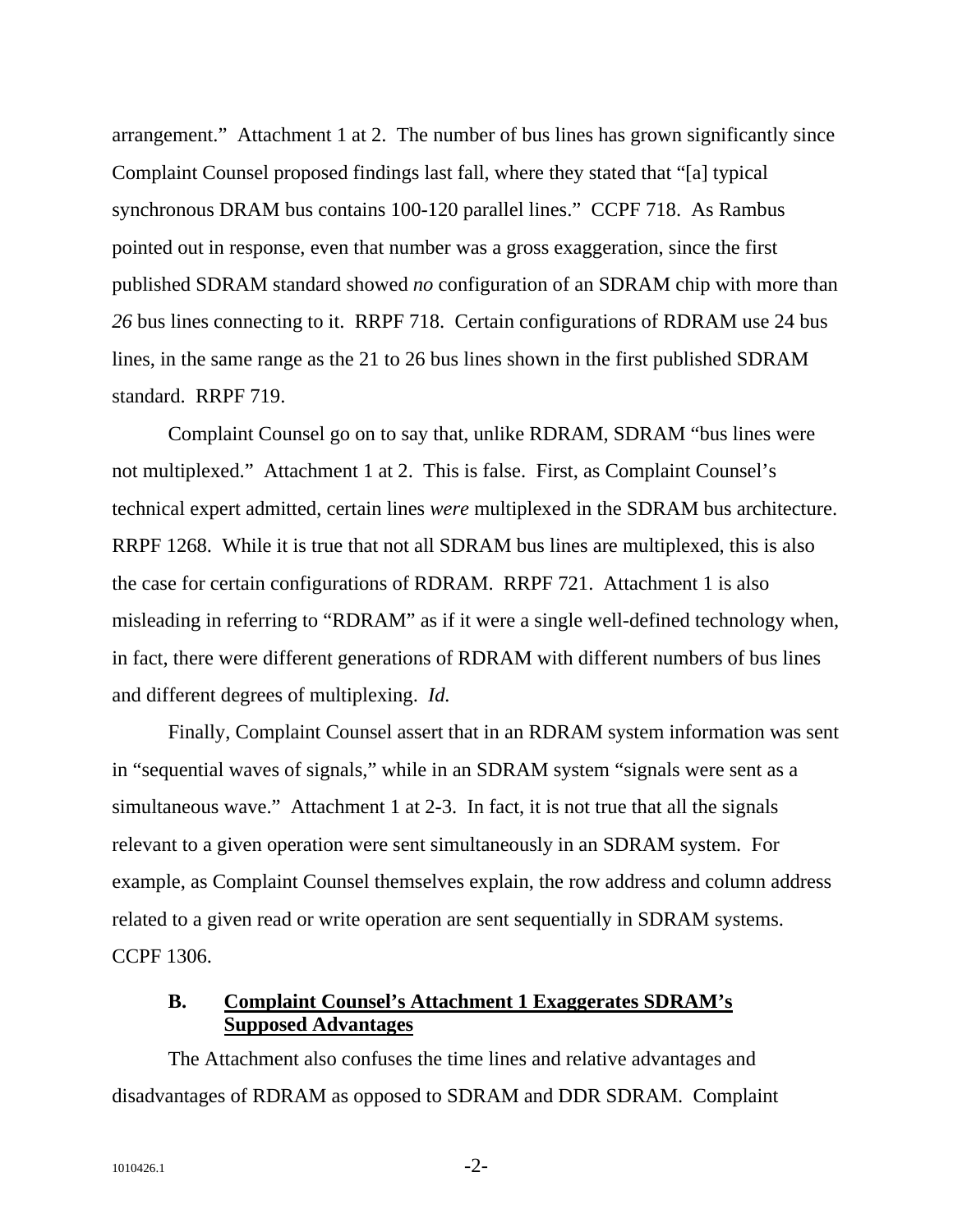Counsel refer to SDRAM and DDR SDRAM architecture as "traditional," as though they predated RDRAM. Attachment 1 at 4. In fact, RDRAM came first. JEDEC did not even arguably begin consideration of a synchronous DRAM device until May 1991, CCPF 513, over a year after Rambus had filed its patent application. The first RDRAM was produced by Toshiba in the 1991-92 time frame, RPF 643, at a time when the features of SDRAM were still being debated at JEDEC.

Complaint Counsel go on to assert that it was "the majority view during the early to mid-1990s" that SDRAM and DDR SDRAM "would dominate the mainstream memory market." Attachment 1 at 4. But, as Judge McGuire found, discussions about DDR SDRAM did not even begin until 1996. IDC at 277-79. While SDRAM did become the dominant memory technology in the late 1990s, there is no evidence to support Complaint Counsel's assertion that DDR SDRAM, technology that was not yet even under discussion, was seen as SDRAM's successor in the "early to mid-1990s." The testimony of Howard Sussman and Gordon Kelley cited by Complaint Counsel relates only to the personal views of those gentlemen about SDRAM and RDRAM in the early 1990s and certainly does not support Complaint Counsel's assertion.

## **C. Complaint Counsel's Attachment 1 Ignores The True Reasons For The Unsuccessful Marketplace Introduction Of The RDRAM Device**

Complaint Counsel assert that, after Intel chose Direct RDRAM as the next generation of main memory, "technical problems . . . [led] Intel to change its position and launch a chipset supporting SDRAM and DDR SDRAM." Attachment 1 at 4. However, the evidence showed that it was not "technical problems" that ultimately forced Intel to abandon its choice of RDRAM as the next generation of main memory. Rather, several major DRAM manufacturers, including Infineon, Micron and Hynix, became alarmed by the possibility that Intel's selection of RDRAM technology would lower their profits and cause them to lose control of future DRAM design and implementation, and engaged in collusive conduct that resulted in lower production and higher prices of RDRAM, which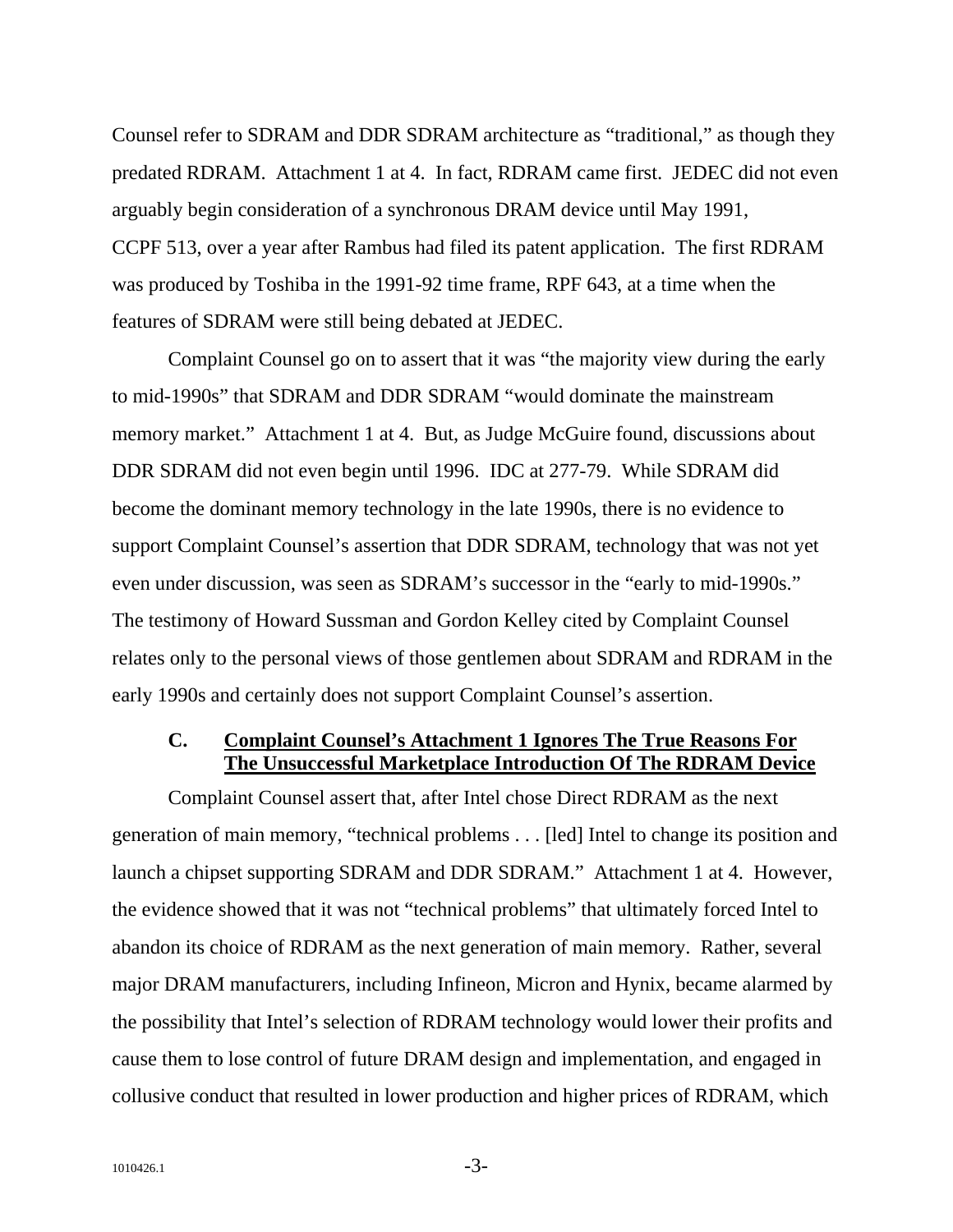limited and ultimately prevented RDRAM's successful market launch. IDF 526-559; RPF  $1548-1602$ <sup>1</sup>

RDRAM's lack of success caused substantial consumer harm, since it represented the best solution from a cost/performance perspective. As one of Complaint Counsel's own witnesses -- an Intel executive closely involved in the RDRAM launch -- testified at trial:

**{** 

**}** 

MacWilliams, Tr. 5075 (*in camera*), *quoted* and afforded *in camera* treatment in IDF 557.

## **III. RAMBUS'S OBJECTIONS TO APPENDIX A**

Complaint Counsel's "Glossary of Terms" is not only riddled with errors, but also, under the guise of "objectivity," takes positions on issues in dispute in this matter, without bothering to tell the Commission that the issues are disputed and without bothering to cite to record evidence in support of their position. Some examples of the errors and disputed facts in Appendix A follow; this is not, however, meant to be an exhaustive list of all the errors in Appendix A and does not signify agreement with

 $\overline{a}$ 

<sup>&</sup>lt;sup>1</sup> Judge McGuire found, for example, that Hynix executive Farhad Tabrizi had "admitted at trial that he had told Sang Park, then the President and Chief Operating Officer of [Hynix], that he wanted to 'kill' Rambus and force RDRAM from the market." IDF 553. Judge McGuire also found that Tabrizi had urged other manufacturers to "stick together" and say "NO TO RAMBUS AND NO TO INTEL DOMINATION." IDF 526, 529 (*quoting* RX 778 at 1 and RX 802 at 3). Similarly, Judge McGuire found that Micron had in October 1998 proposed to other DRAM manufacturers that they agree to a "common roadmap" that the manufacturers would then present to customers. IDF 512. A "main target" of the common roadmap was to remove the "currrent uncertainty about the supply situation" among chipset companies and PC OEMs. *Id*. Not surprisingly, the "common roadmap" did not show any market share for Rambus. RX 2191 at 2.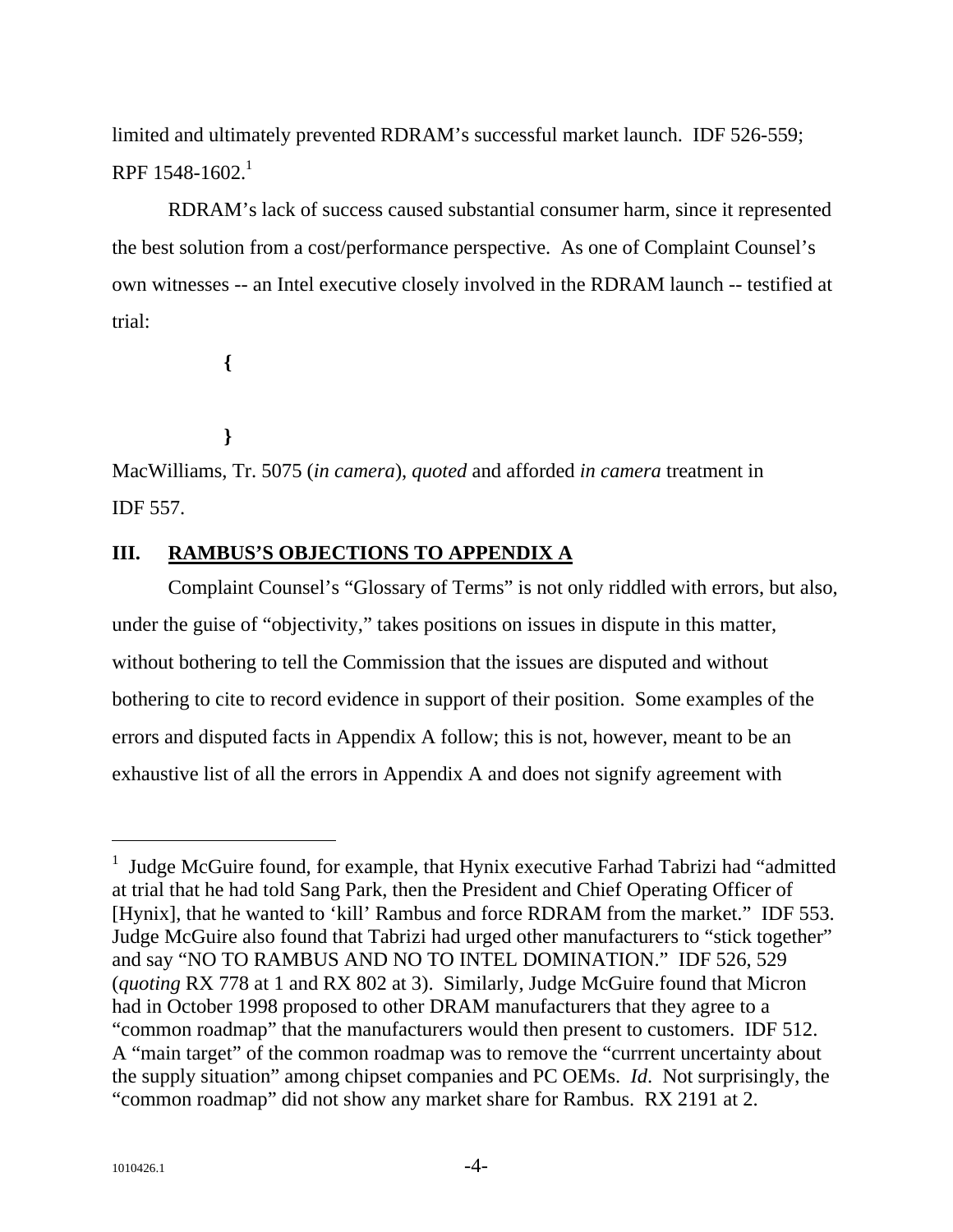particular "definitions" that are not addressed below.

#### **A. Auto Precharge**

Complaint Counsel provide a nonsensical definition of "auto precharge," stating that precharging "eliminates the data stored in the DRAM in order to prepare for the next operation." Of course, if the next operation were intended, for example, to read data from the DRAM, eliminating all the data beforehand would be ill-advised. In fact, precharging only eliminates the data temporarily stored in one part of the DRAM, the "sense amplifiers," as part of a read or write operation, while retaining all of the data in the memory cells. Moreover, while mentioning that auto precharge is included on both SDRAM and DDR SDRAM, Complaint Counsel neglect to mention that the feature was invented by Rambus and first included on RDRAM.

#### **B. DDR SDRAM Standard**

Complaint Counsel's definition suggests that the DDR SDRAM standard consisted simply of adding features to the previous SDRAM standard. This is not based on any evidence in the record and is incorrect; some features of SDRAM were changed or removed by the DDR standard. For example, while a burst stop command could be used during read or write operations in SDRAMs, the command could only be used during read operations in DDR SDRAMs. Likewise, unlike SDRAMs, DDR SDRAMs were not capable of "full page" bursts of data.

Moreover, the statement that DDR SDRAM "was developed during the mid to late 1990s at JEDEC" is contrary to Judge McGuire's findings. First, DDR SDRAM development began outside JEDEC. IDF 372-74, 376-78. Second, DDR development at JEDEC did not begin until December 1996. IDF 371-74, 376-78.

#### **C. Dual Bank Design/Multibank Design**

Complaint Counsel's definition suggests that SDRAM and DDR only have two banks. In fact, they generally have four banks.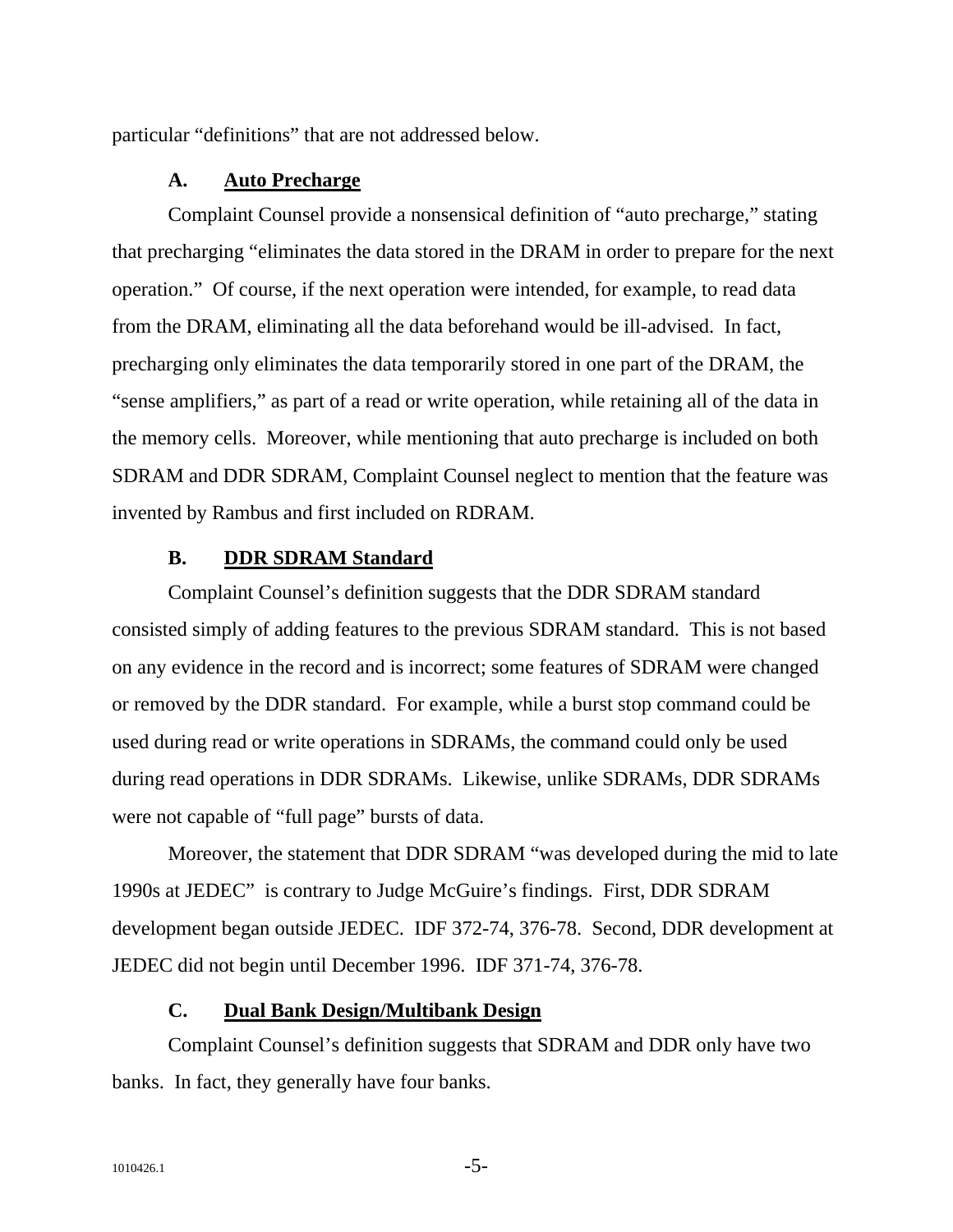### **D. Externally Supplied Reference Voltage**

Complaint Counsel state that this technology is included on SDRAM. This is contrary to the Initial Decision which found that "Complaint Counsel did not present evidence sufficient to find that [externally supplied reference voltage] was ever balloted or incorporated into the SDRAM standard." IDF 350.

### **E. IEEE**

The statement that "IEEE working groups sometimes work in conjunction with JEDEC subcommittees in developing certain standards" is not based on any evidence.

#### **F. Multiplexed Bus**

The proposed definition is vague and unhelpful. As the Federal Circuit explained, "[m]ultiplexing refers to the sharing of a single set of lines to send multiple types of information." *Rambus Inc. v. Infineon Technologies AG*, 318 F.3d 1081, 1094 (Fed. Cir. 2003). A "multiplexed bus" would simply be a bus that uses multiplexing.

#### **G. Narrow/Wide Bus**

The definition is unhelpful. As discussed above in connection with Attachment 1, the various memory devices at issue can be used with varying numbers of bus lines, and all multiplex the bus lines to varying degrees.

#### **H. Packetized/Packet-Based Operation**

The definition is vague and unhelpful. Moreover, contrary to Complaint Counsel's statement, the broad definition of "packet" given applies to SDRAMs and DDR SDRAMs in which row address information and column address information in connection with a particular read or write operation is transmitted over multiple clock cycles.

#### **I. Phase Lock Loops/Delay Lock Loops**

Contrary to the statement in the definition, DDR SDRAM and RDRAM use DLLs in similar ways. Furthermore, the statement that the original version of SyncLink's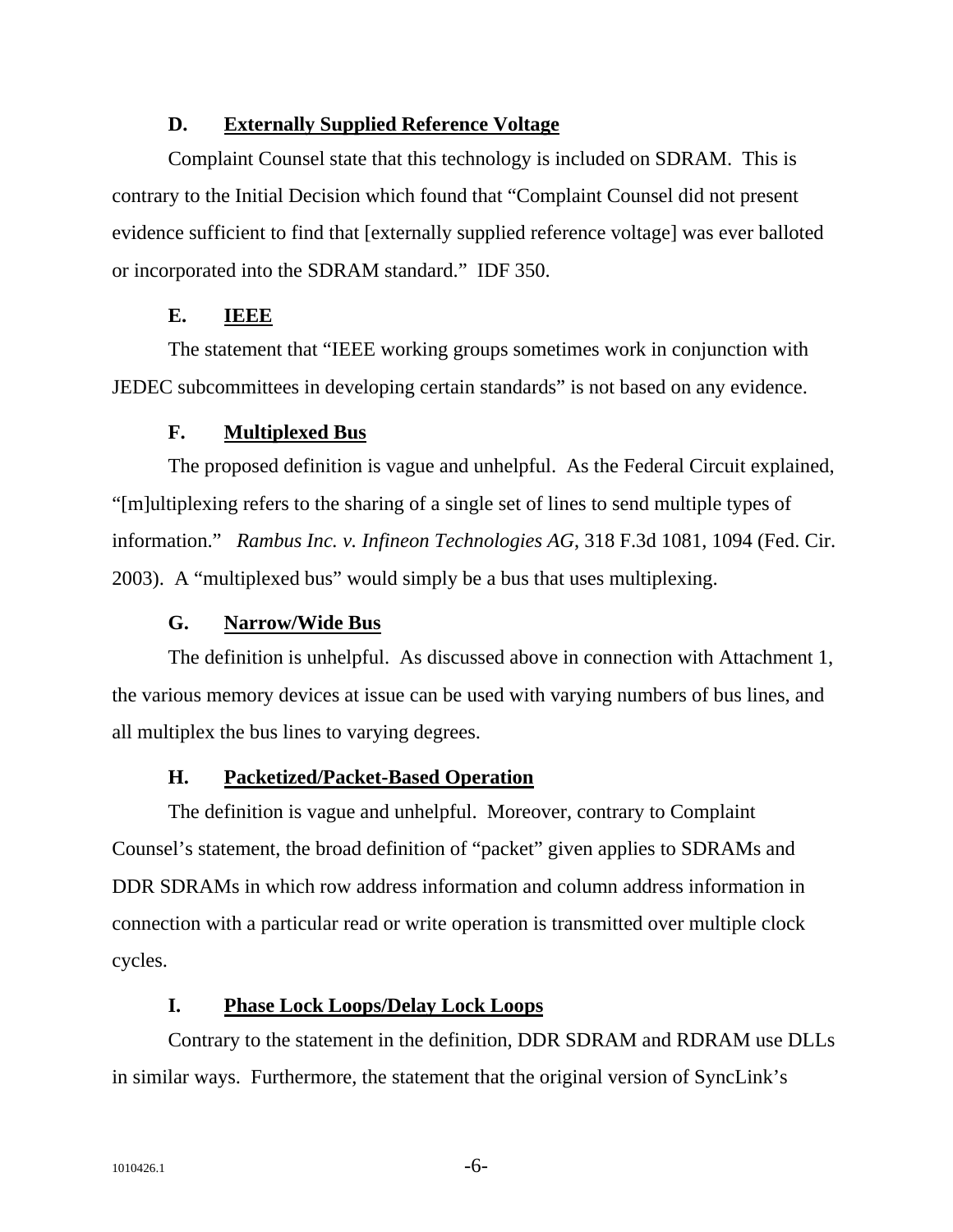DRAM did not use PLLs or DLLs is highly misleading. In fact, the SyncLink Consortium tried to design a high-speed DRAM without using PLLs or DLLs, but ultimately had to include the technology in order to meet timing constraints. IDF 1374- 75.

### **J. RDRAM**

Complaint Counsel's definition of RDRAM is replete with inaccuracies and misleading statements. Perhaps most egregious is the attempt to describe the host of inventions made by Drs. Farmwald and Horowitz in 1989-90 as "characterized by," or whose "basic notion" was nothing more than, a "narrow bus" – i.e. using relatively few bus lines. The breadth of the Rambus inventions, many of which are used in SDRAMs and DDR SDRAMs, is described in Rambus's appeal brief.

## **K. SDRAM**

As discussed above in connection with Attachment 1, the statement that the number of bus lines in an SDRAM system "often rang[es] from 100 to 200 parallel bus lines" is not supported by the evidence. Although Complaint Counsel assert that "SDRAM memory is often referred to as having a wide-bus architecture," Rambus is unaware of any instance in which SDRAM was referred to in that way outside the context of this case and related patent litigation.

### **L. SDRAM Lite**

It is not true that in some SDRAM Lite proposals both burst length and CAS latency were to be fixed. Complaint Counsel did propose a finding to that effect, CCPF 572; however, the evidence did not support the finding and Judge McGuire found that, in fact, the proposal involved multiple burst lengths. IDF 365. Complaint Counsel also neglect to mention that the SDRAM Lite proposal lost support at JEDEC and was abandoned. IDF 369.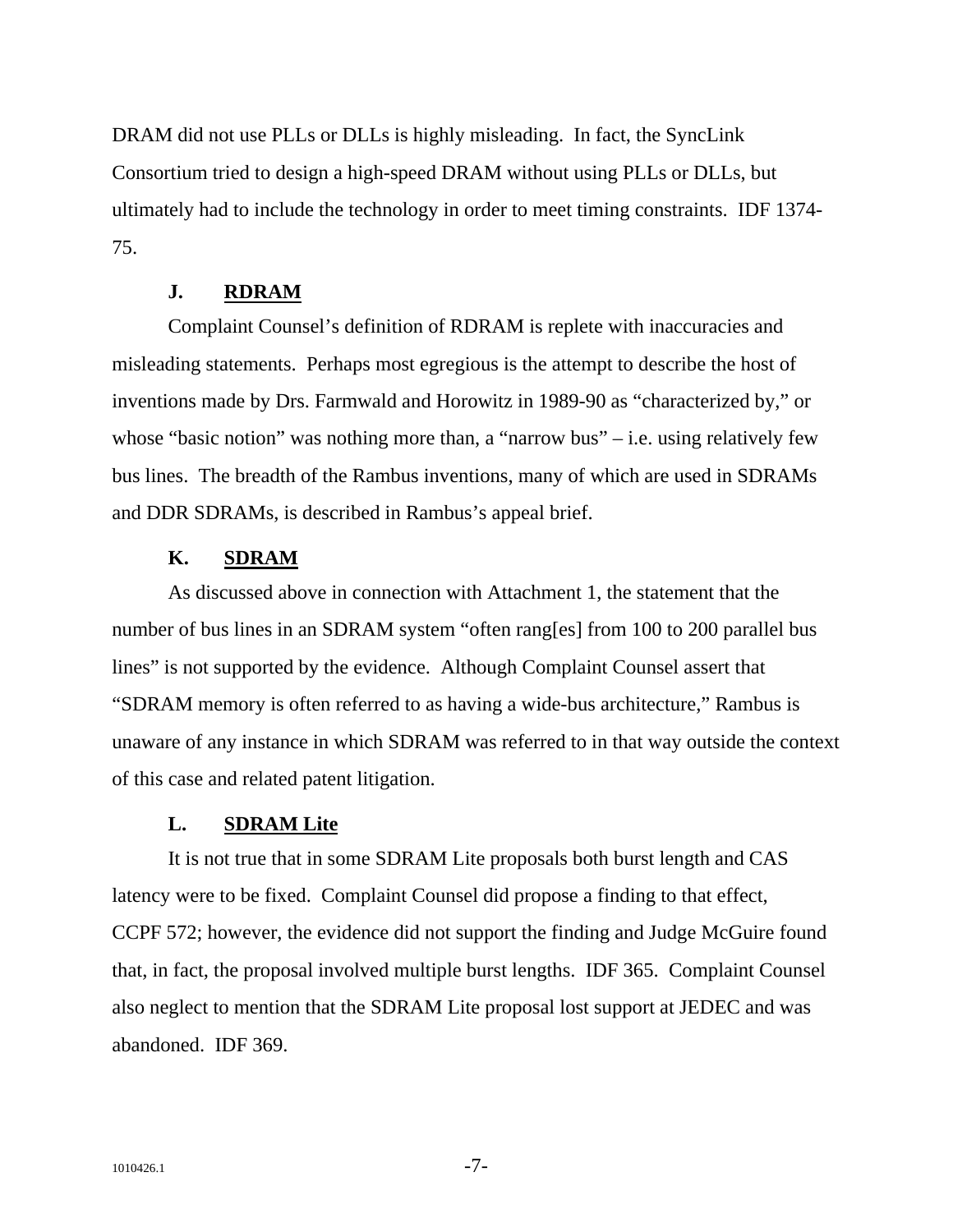## **M. SyncLink**

Complaint Counsel's definition of SyncLink is highly misleading in what it chooses to omit. For example, Judge McGuire found that "the SyncLink Consortium was well aware that that their work could or would violate [Rambus intellectual property]." IDC at 308. Complaint Counsel's definition also ignores the findings of fact suggesting that the purpose of the SyncLink Consortium was to block RDRAM by presenting a purported alternative. *See* IDF 484-85. The statement that "SyncLink never achieved significant market penetration," which suggests that there was actually a SyncLink product, is misleading. In fact, SyncLink's chip never went into volume production. IDF 486.

## **N. System Clock**

The statement that a clock signal resembles a sine wave is incorrect. Clock signals are approximations of square waves.

### **O. Source Synchronous Clocking**

The definition states that, in source synchronous clocking, "a clock signal travels with the data," and that this technology is used in DDR SDRAM. This is incorrect. In DDR SDRAM, a strobe signal travels with the data. CCPF 648. The data strobe in DDR SDRAMs is *not* a clock signal. IDF 410.

## **IV. CONCLUSION**

For all of the foregoing reasons, the Commission should decline to consider Complaint Counsel's Attachment 1 and Appendix A.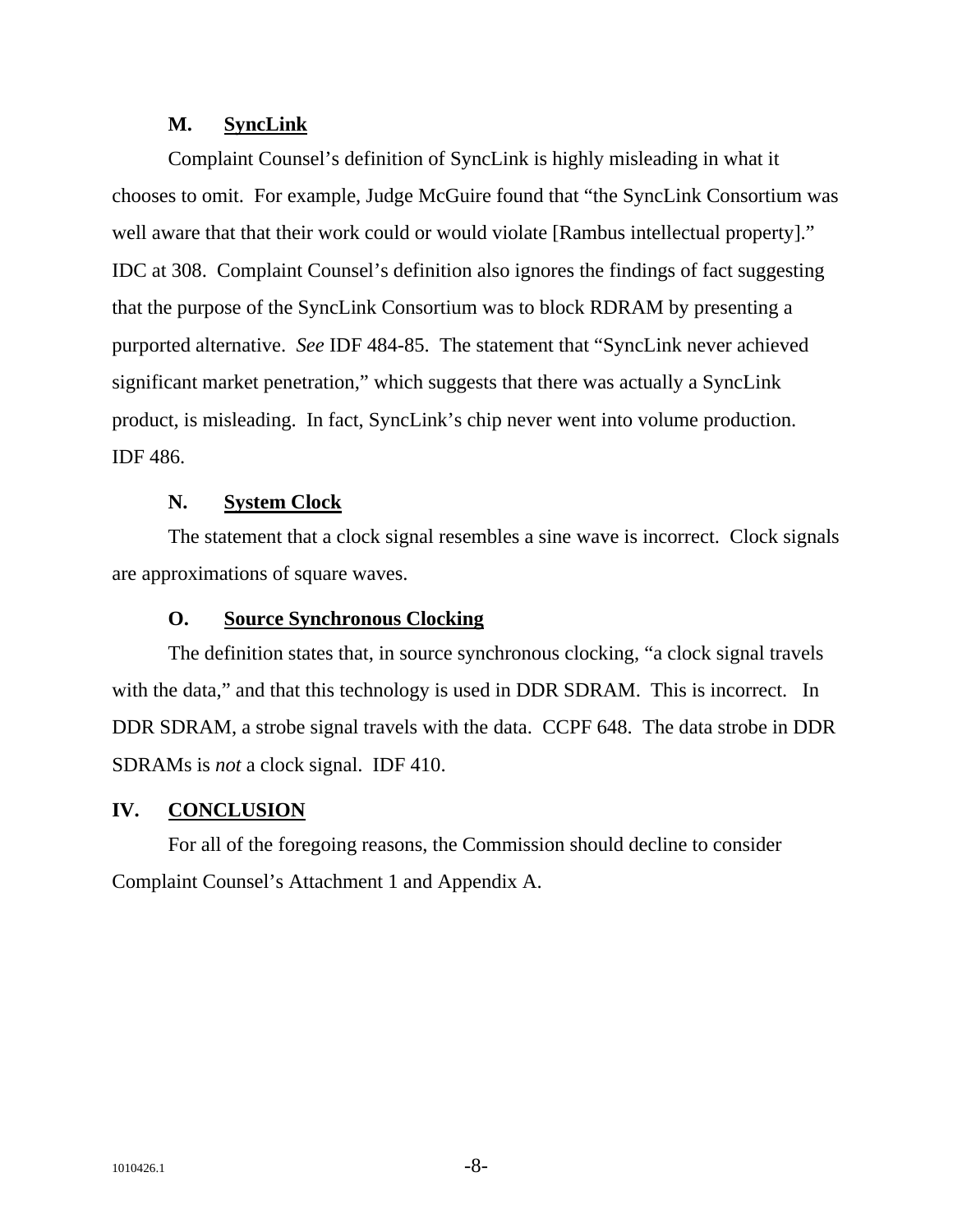DATED: June 14, 2004

Gregory P. Stone Steven M. Perry Peter A. Detre Sean P. Gates MUNGER, TOLLES & OLSON LLP 355 South Grand Avenue, 35th Floor Los Angeles, California 90071-1560 (213) 683-9100

 $\overline{a}$ 

A. Douglas Melamed Kenneth A. Bamberger WILMER CUTLER PICKERING HALE AND DORR LLP 2445 M Street, N.W. Washington, D.C. 20037 (202) 663-6000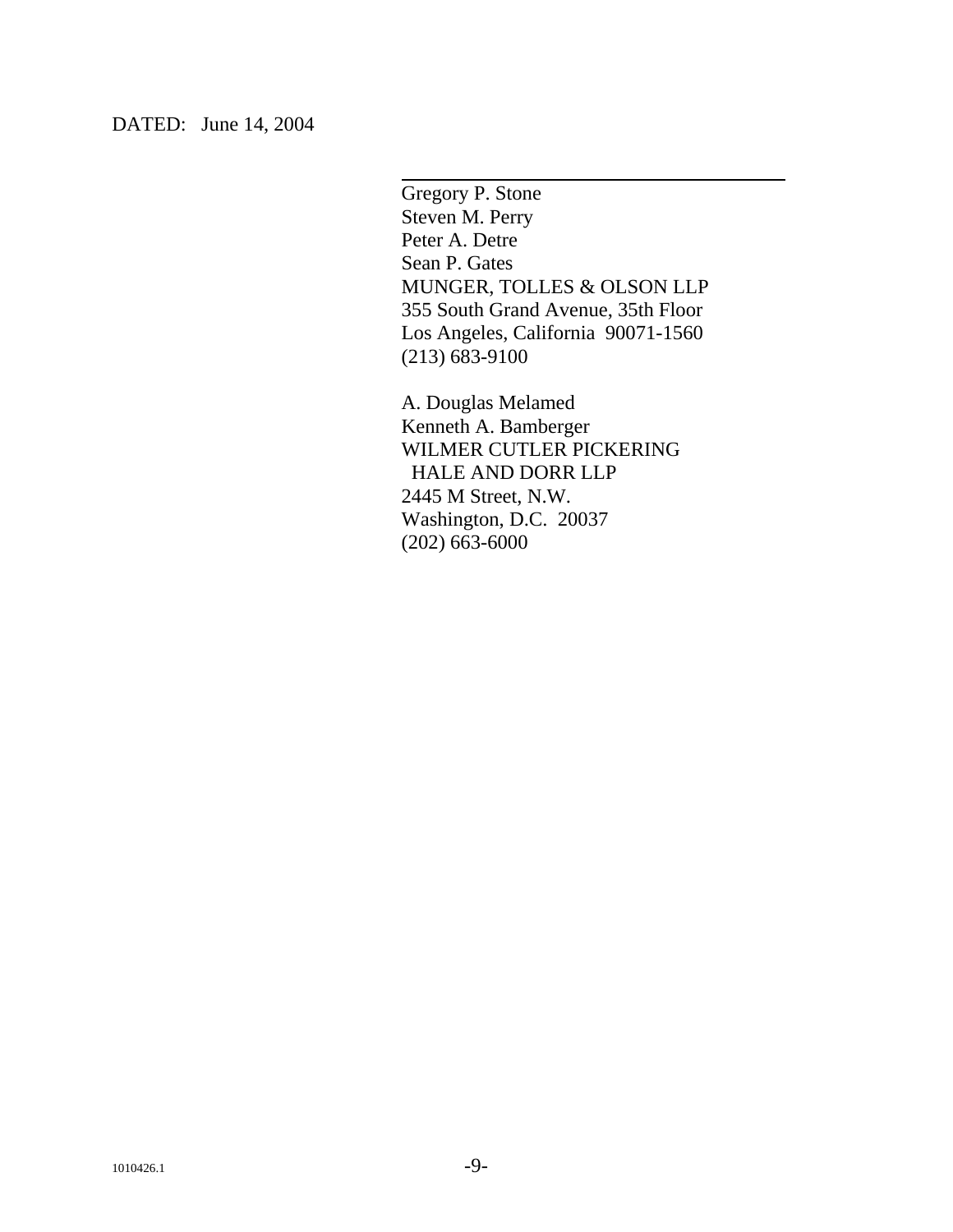John M. Guaragna GRAY, CARY, WARE & FREIDENRICH LLP 1221 S. MoPac Expressway, Suite 400 Austin, Texas 78746 (512) 457-7000

Attorneys for Respondent Rambus Inc.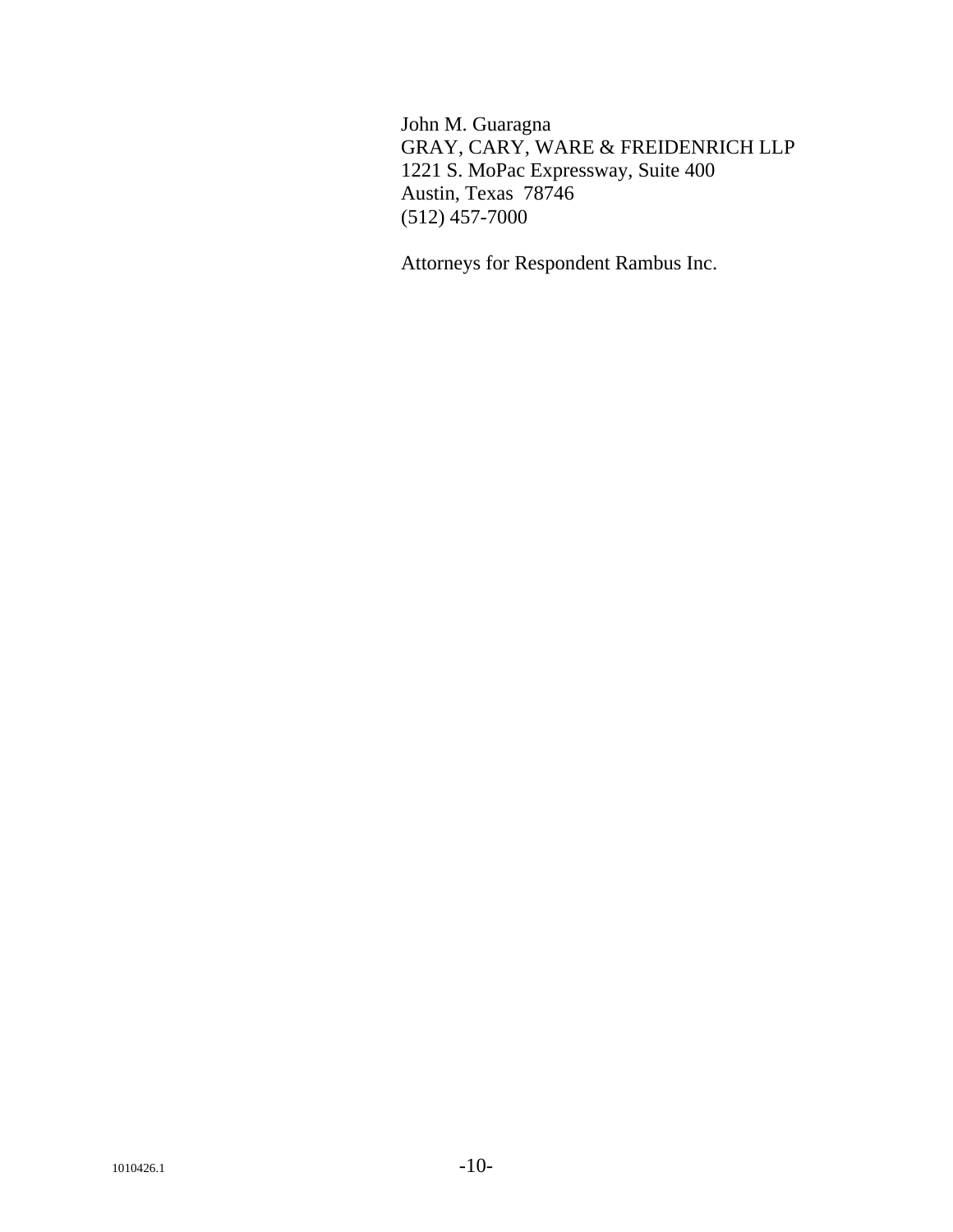## UNITED STATES OF AMERICA BEFORE THE FEDERAL TRADE COMMISSION

In the Matter of

 $\overline{a}$ 

RAMBUS INC., a corporation. )

 $\overline{\phantom{a}}$ 

) Docket No. 9302

# **CERTIFICATE OF SERVICE**

 I, Rebecca A. Williams, hereby certify that June 14, 2004, I caused a true and correct copy of the public version of *Rambus's Objections to Attachment 1 and Appendix A Submitted by Complaint Counsel* to be served on the following persons by hand delivery:

Hon. Stephen J. McGuire Richard B. Dagen, Esq. Chief Administrative Law Judge Assistant Director Federal Trade Commission Bureau of Competition Room H-112 Federal Trade Commission 600 Pennsylvania Avenue, N.W. 601 New Jersey Avenue, N.W. Washington, D.C. 20580 Washington, D.C. 20001

Donald S. Clark, Secretary Malcolm L. Catt, Esq. Federal Trade Commission Attorney Room H-159 Federal Trade Commission 600 Pennsylvania Avenue, N.W. 601 New Jersey Avenue, N.W. Washington, D.C. 20580 Washington, D.C. 20001

Rebecca A. Williams